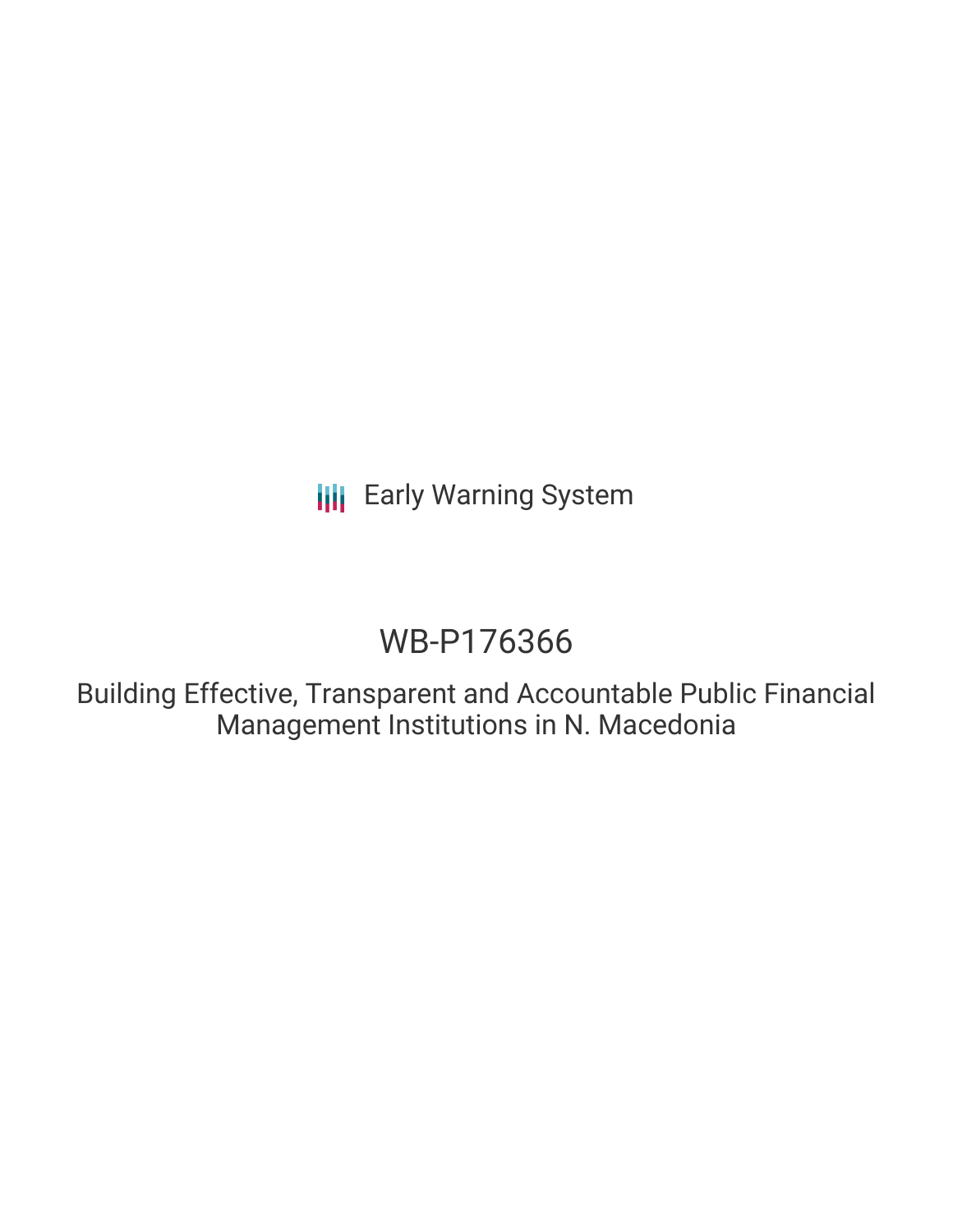

### Early Warning System Building Effective, Transparent and Accountable Public Financial Management Institutions in N.

### **Quick Facts**

Macedonia

| <b>Countries</b>              | Macedonia                        |
|-------------------------------|----------------------------------|
| <b>Financial Institutions</b> | World Bank (WB)                  |
| <b>Status</b>                 | Proposed                         |
| <b>Bank Risk Rating</b>       | U                                |
| <b>Borrower</b>               | Government of of North Macedonia |
| <b>Sectors</b>                | Law and Government               |
| <b>Investment Type(s)</b>     | Loan                             |
| <b>Loan Amount (USD)</b>      | \$18.20 million                  |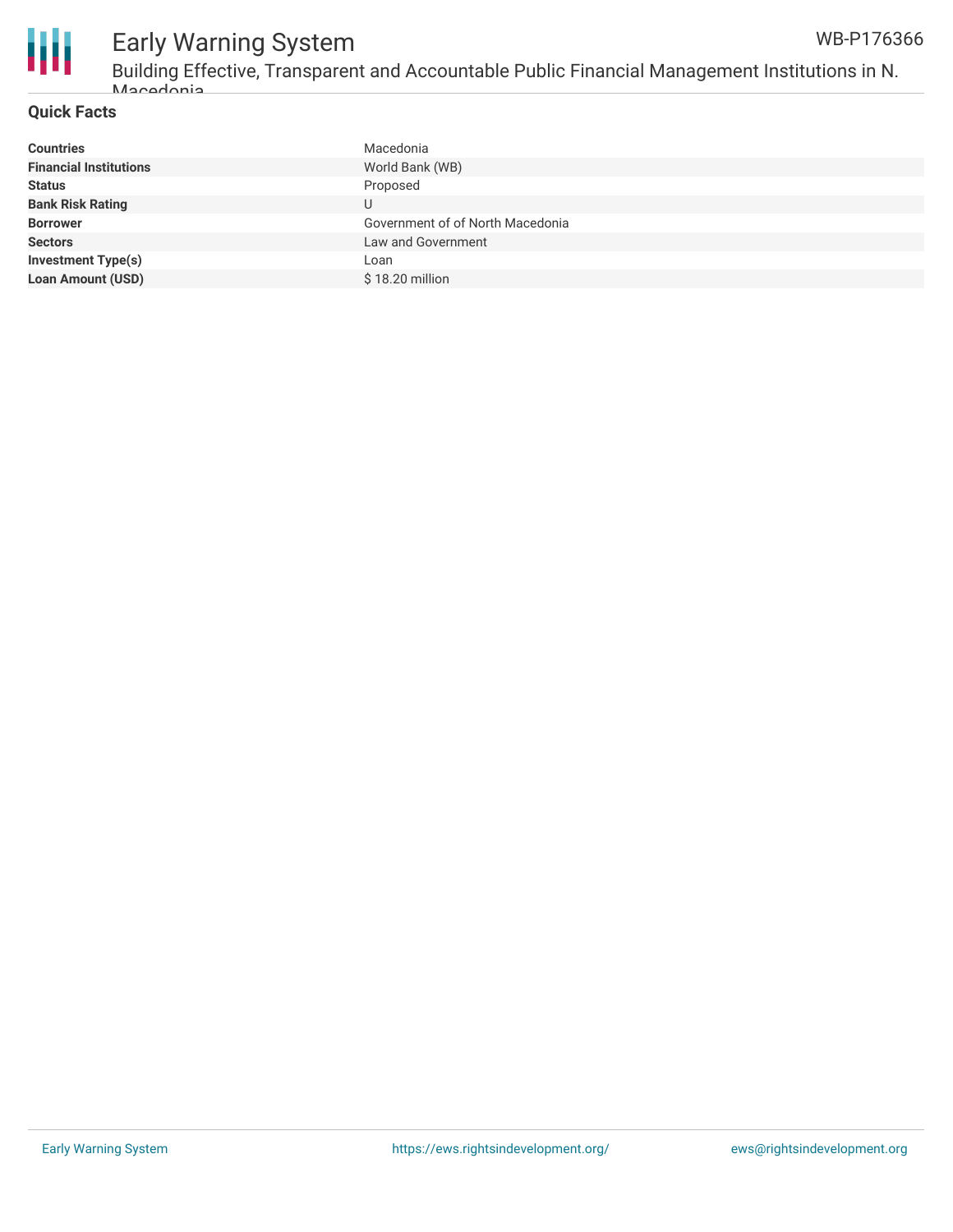



### Early Warning System Building Effective, Transparent and Accountable Public Financial Management Institutions in N. Macedonia

### **Project Description**

According to the bank website, the objective of this project is to strengthen the efficiency, transparency and sustainability of public expenditure and increase the effectiveness of revenue admini stration.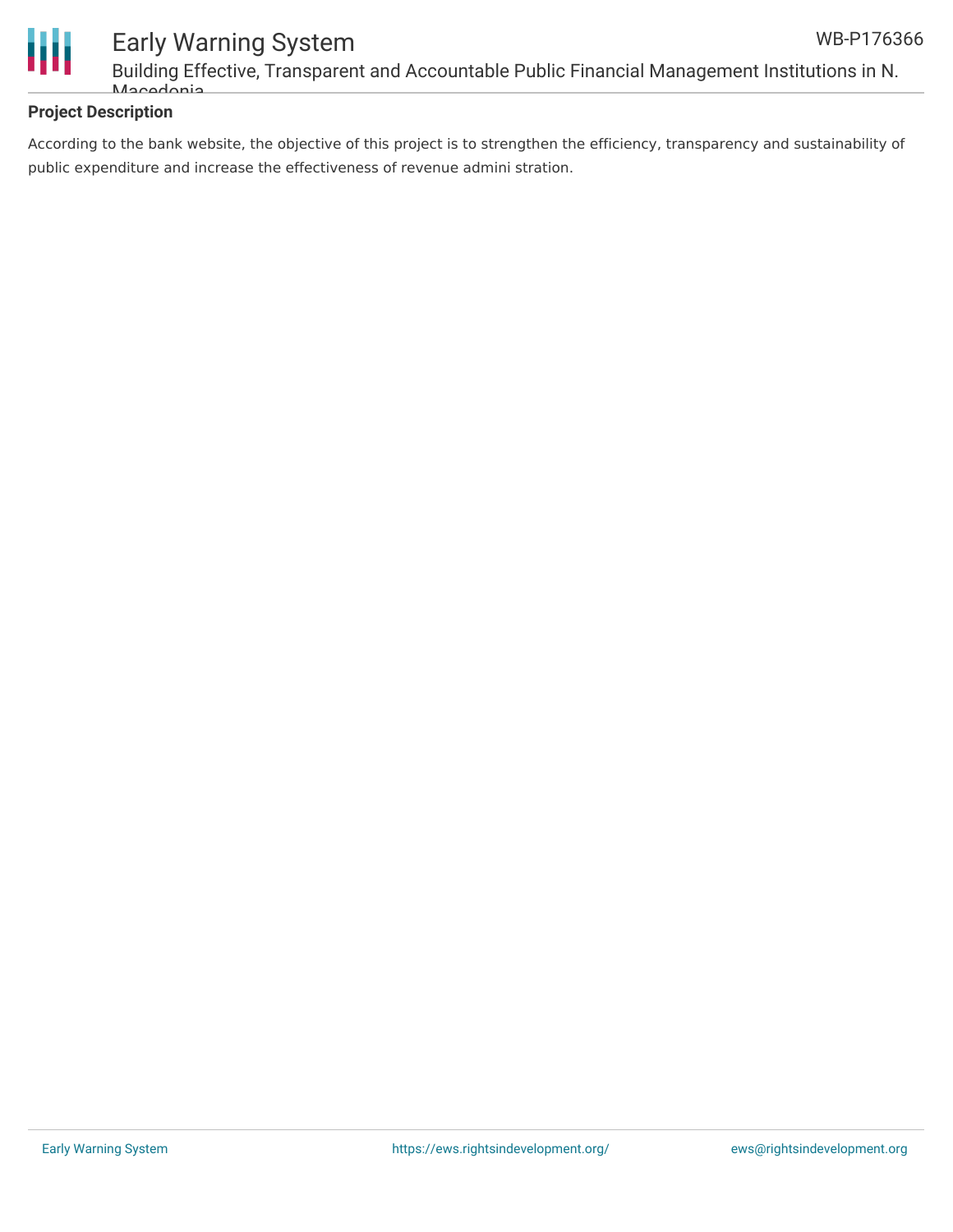

## Early Warning System

### **Investment Description**

World Bank (WB)